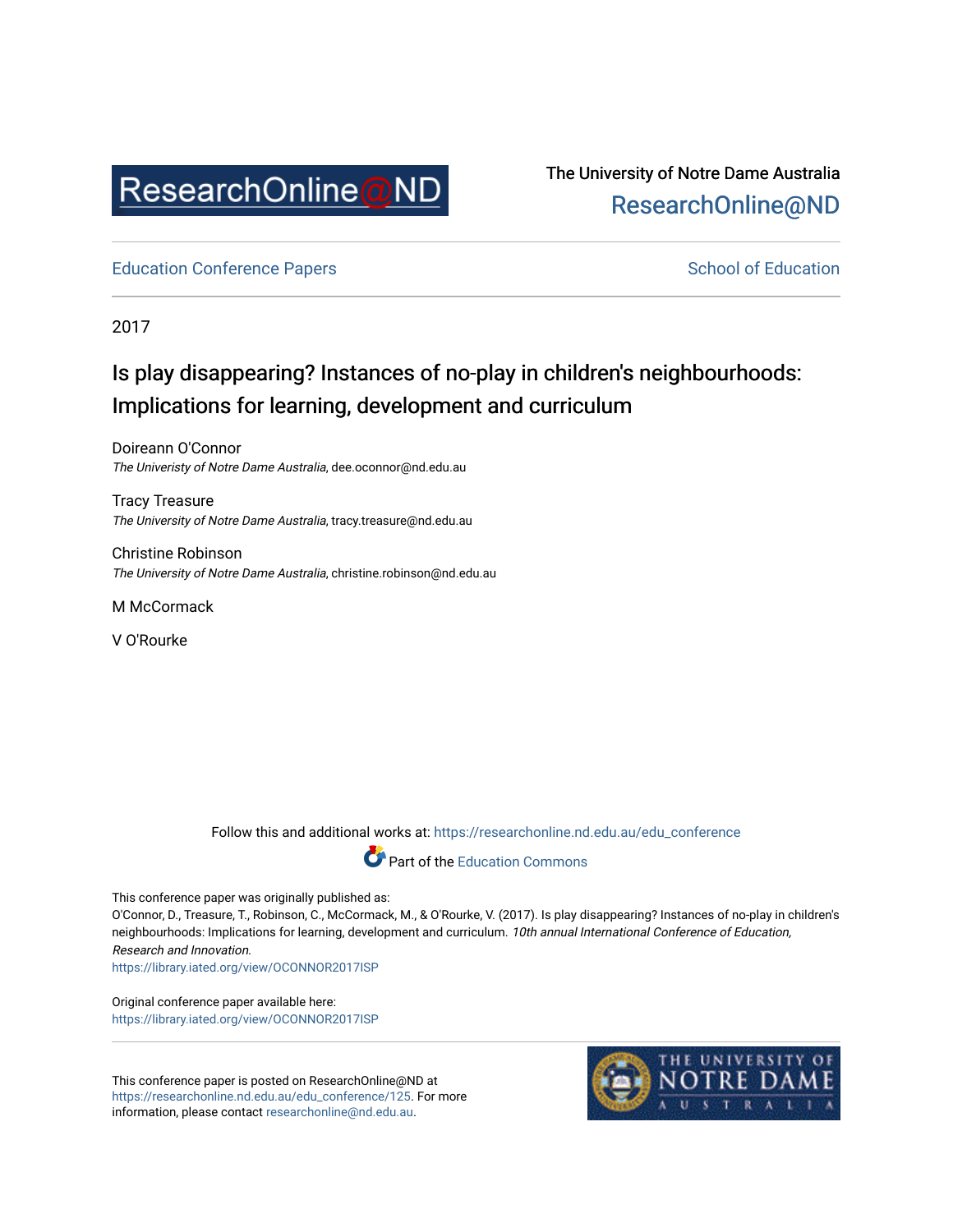This article was originally published IATED Digital Library.

Original article available at:

[https://library.iated.org/view/OCONNOR2017ISP](https://protect-au.mimecast.com/s/eqjuCWLV87UrwGmU6vRpR?domain=library.iated.org)

O'Connor, D., Treasure, T., Robinson, C., McCormack, M., and O'Rourke, V. (2017) Is play disappearing? Instances of no-play in children's neighbourhoods: Implications for learning, development and curriculum. *ICERI2017 Proceedings*, pp.5016-5020. doi: 10.21125/iceri.2017.1323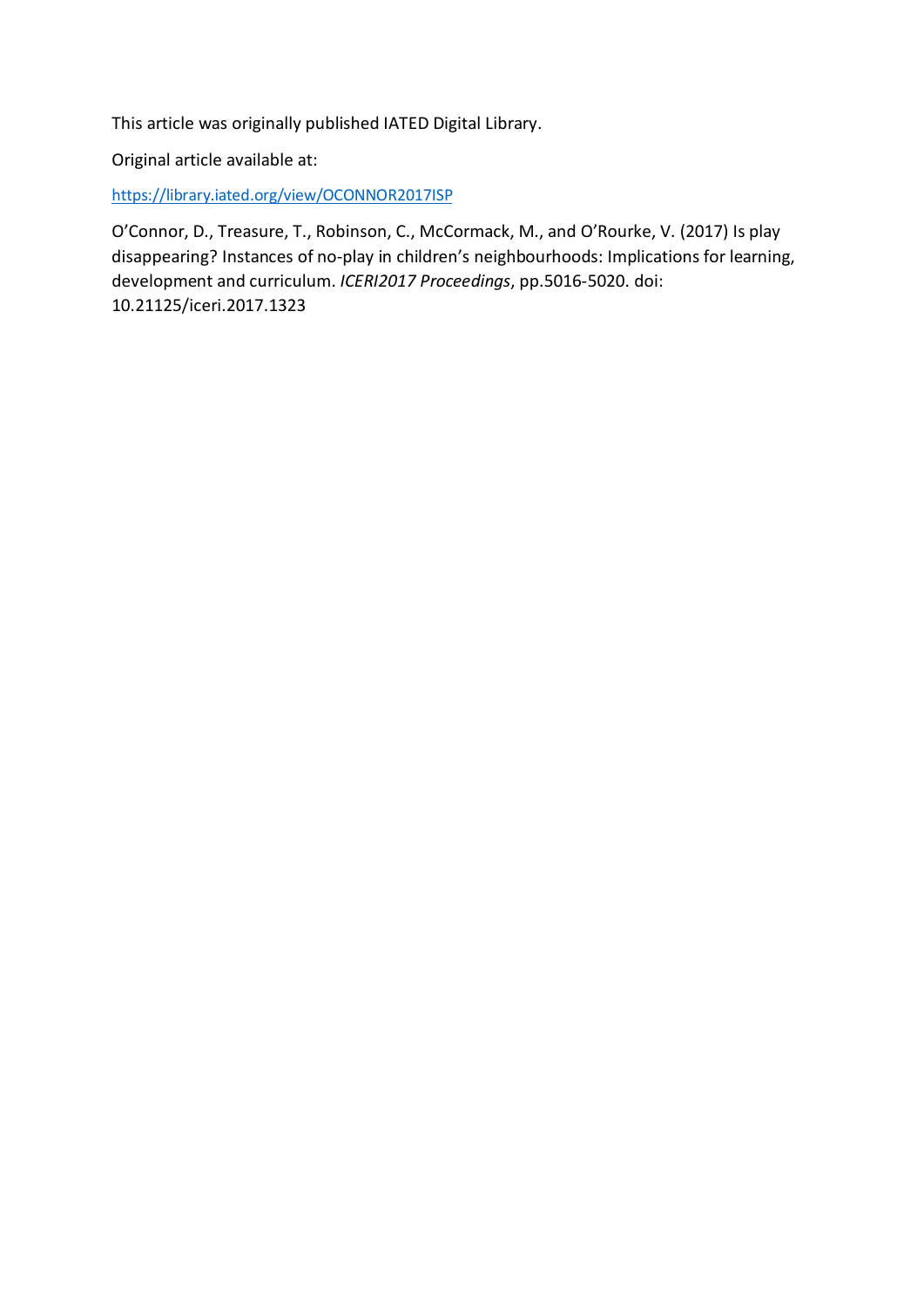## **IS PLAY DISAPPEARING? INSTANCES OF NO-PLAY IN CHILDREN'S NEIGHBOURHOODS: IMPLICATIONS FOR LEARNING, DEVELOPMENT AND CURRICULUM**

*O'Connor, D1., Treasure, T2., Robinson, C3 McCormack, M4.,O'Rourke, V5.* 

*1The University of Notre Dame (AUSTRALIA) 2The University of Notre Dame (AUSTRALIA) 3The University of Notre Dame (AUSTRALIA) 4Dublin City University (IRELAND) 5Letterkenny Institute of Technology (IRELAND)* 

#### **Abstract**

This paper presents data from the Irish Neighbourhood Play Study that explored children's engagement in play. The data raises concerns around recorded instances of *no-play* in play environments. The instances of *no-play* were recorded during peak play time periods including weekend and afterschool hours. This data raises the critical question: Are today's children being afforded sufficient time to play? Both the quality of opportunity to play and the quantity of time afforded to children to engage in play are important factors in children's learning and development (Fisher, Hirsh-Pasek, Golinkoff, Singer & Berk, 2011; Whitebread, 2012). The data from the Irish Neighbourhood Play Study indicates that children may not be spending enough time playing in their neighbourhoods. In discussing the data, this paper evolves to explore the thesis that schools should attend to this absence of play by providing play-based education. A justification for play-based approaches within the school experience is underpinned by an evidence-based defense of the centrality of play within children's academic and holistic development.

Keywords: The Irish Neighbourhood Play Study, Play, Early Childhood Education, Play, Play Curriculum, Play-based Learning.

#### **1 INTRODUCING THE IRISH NEIGHBOURHOOD PLAY STUDY**

The Irish Neighbourhood Play Study was a large scale research project which included almost 1700 participant families across 240 communities throughout Ireland. The research study was initiated, shaped and resourced by The Institute of Technology, Sligo and Early Childhood Ireland to investigate the play choices made by children aged 0-15 years of age. The research team used parental surveys and naturalistic observation to secure data on how children in modern Ireland aged 0-15 are playing in their neighbourhood. An all-island approach was taken incorporating cities, towns and rural areas across a variety of socio-economic groupings. While the study involved both quantitative and qualitative data collection, the findings of this paper arise from a series of 240 quantitative observations of neighbourhood play spaces throughout rural and urban Ireland.

## **2 METHODOLOGY**

This was a descriptive study designed to uncover children's play patterns in modern Ireland. A large scale quantitative observation study was carried out. The study sought to uncover the extent to which children play outside, the types of play they are predominantly engaged in, the places children play, the influence of external factors such as socio economic grouping, rural/urban location, organised sports and homework on play and the impact of the physical environment on children's play choices. The observational data was collected during the months of June and July 2012.

The sampling technique utilised was non-probability sampling, which is appropriate when access to a comprehensive sampling frame does not exist. The sampling technique employed was purposive sampling (Robson, 2011, p. 75); 18 regions across the island of Ireland were selected to maximise representation across geographical regions and socio economic regions. For Southern Ireland, the Haase-Pratschke Index of Relative Affluence and Deprivation (revised from Central Statistics Office, 2012) was employed, alongside the Northern Ireland Multiple Deprivation Measure (Northern Ireland Statistics and Research Agency, 2010) to inform selection of target locations.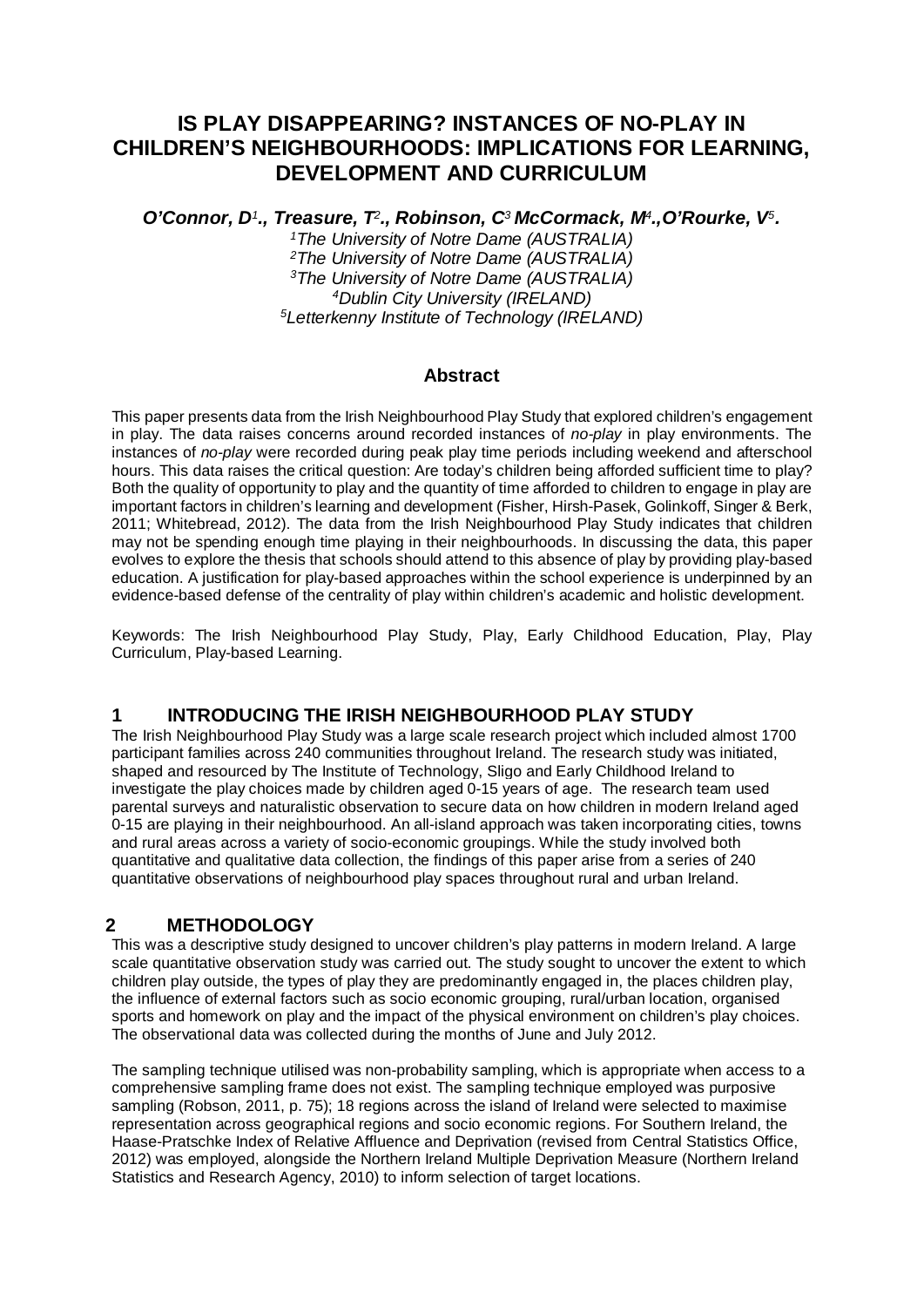Naturalistic observation (Geller, Russ & Altomari, 1986; Loucopoulos & Karakostas, 1995), was carried out to gather data on the behaviours of children at play. Observation was overt and nonparticipant in nature, and occurred in playgrounds and communal play spaces. While participant observation has its merits when researching children, children may feel uncomfortable communicating with unfamiliar adults (Punch, 2002), therefore it was decided to employ non-participant observation, as adults are unable to truly participate in children's social worlds (Fine & Sandstrom, 1988; Hill, 1997). Data collection was guided by 'The Children First: National Guidance for the Protection and Welfare of Children' policy (Department of Social Protection, 2011), The Convention on Rights of the Child (United Nations, 2010) and the Data Protection Act (Government of Ireland, 2003). Research Ethical Approval was granted through The Institute of Technology, Sligo. Observations were short term in nature, approximately three minutes, which facilitated a focused data collection of children's play in the context of behaviours and the surrounding environment.

Data was collected utilising a simple coding system (Robson, 2012, pp. 337) which captured data on variables including age, gender, extent of peer interaction, type of play environment, play objects used, instances of interaction with nature and/or electronics and the type of play children were engaged in. The population of interest was all children aged between 0 and 15 who resided on the island of Ireland in June – July 2012. Corresponding with the survey research, the sampling technique employed was purposive sampling, external play areas within the previously determined geographical and socio economic locations were observed. The final sample size achieved was 240. Data was analysed quantitatively; frequencies and cross tabulations were performed.

#### **3 FINDINGS**

This paper presents a small, unexpected and potentially deeply concerning finding from The Irish Neighbourhood Study. Of the 240 scheduled observations, an alarming 65 recorded observations (27% of the total study) showed that 'no play' was taking place within family focused neighbourhoods during peak play-times, inclusive of weekday mornings, afternoons, after school times and on weekends. Weather conditions were recorded for 62 of the 65 observations. Almost two thirds of 'no play' observations were recorded in dry weather and just under one third in wet weather. Instances of 'no play' did not differ between the weekdays and weekends as 51% of recorded instances of 'no play' were on weekdays and 49% were on weekends.

Almost a half of 'no play observations' were in town areas (47%), 31% were in rural areas and 22% were in city areas. Over two fifths (43%) were in affluent areas, 32% were in middle areas while 25% were observed in disadvantaged areas. These figures suggested that children were playing outside more within disadvantaged areas and least within affluent areas.

In addition to this socio-economic difference in play absence, there were also significant regional differences noted with almost half (47%) occurring in medium sized towns, 31% in rural areas and 22% in cities. This would suggest that play facilities are an issue. Cities, generally well-resourced with facilities have the lowest level of no-play recordings. The rural areas are endowed with nature's playground comes in slightly higher. However, it is the towns, which have neither the built resources and play spaces of a city, nor the natural field and forest attractions of rural areas, that come in at the highest level of no instances, significantly higher in fact.

#### **4 DISCUSSION**

Almost all children play. Childhood play is a universal phenomenon found across time and in all cultures. We are born with a deep evolutionary drive to play and the drive to play is so intense that children will play with just about anything and will do so when they have no real toys, when parents do not actively encourage it, and even in the middle of war zones (White, 2012). Play is an essential and critical part of all children's development. Play starts in the child's infancy and continues throughout life. It is through play that children at a very early age engage and interact with the world around them. Play allows children to: create and explore a world they can master, conquering their fears while practicing adult roles (Hurwitz, 2003; Tsao, 2002), and trying things out in a pretend world that would be too risky or impossible to try in the real world (Gray, 2013). It is the process in which children learn about their world and their place in it as they navigate different contexts, environments and situations. Play connects children with their imagination, their environment, their family and the world and it is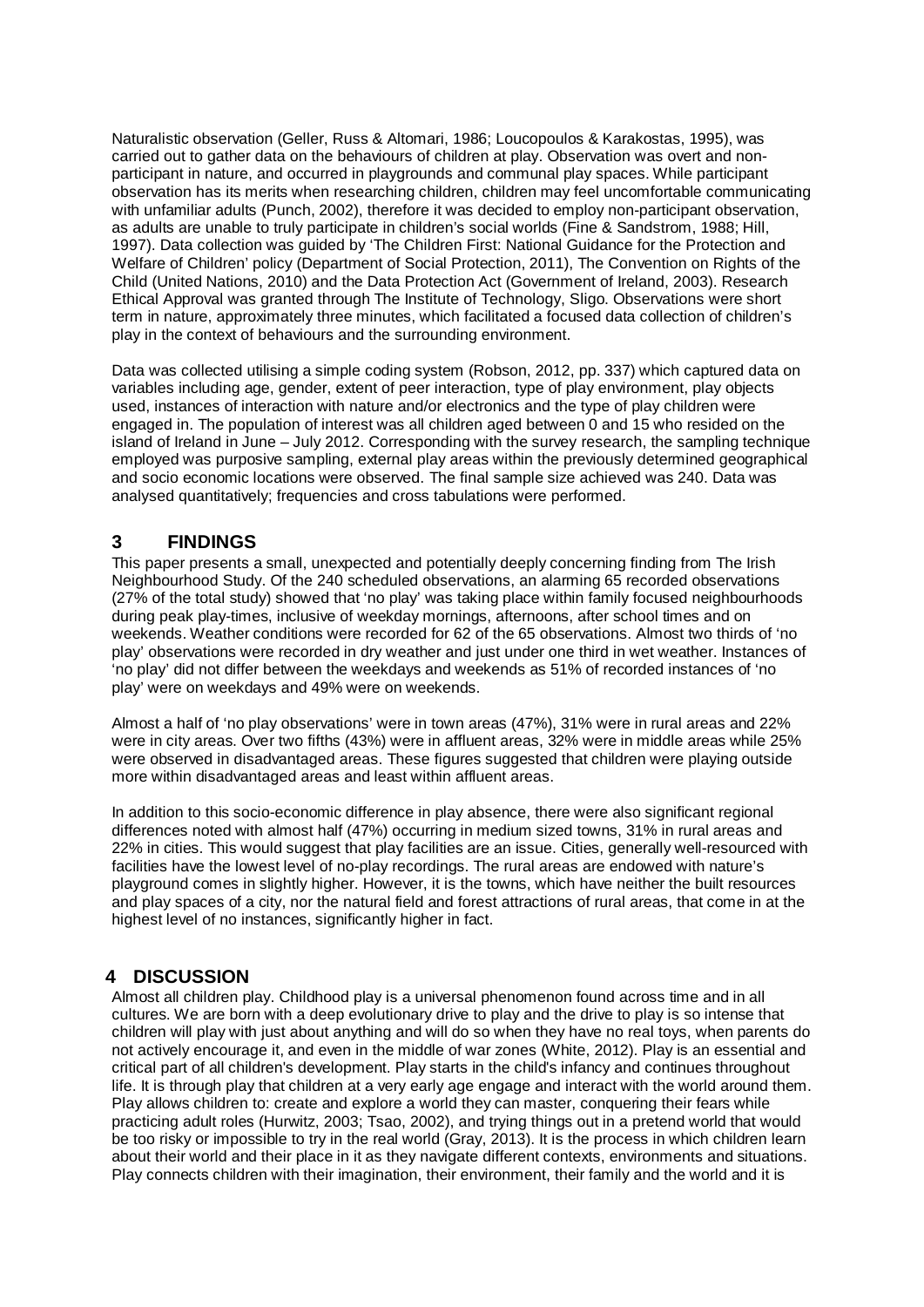intensely enjoyable for them. In the eyes of a young child, play is fun. However, researchers and educators know that play is a complex activity that has many benefits beyond the pure joy it gives children – these playful activities benefit the development of the whole child across physical, cognitive, language, spiritual and social/emotional domains (White, 2012). Play underpins all development and learning for young children, and as such, is of pivotal importance. Equally, its absence as recorded during the Irish Neighbourhood Play Study, is of concern.

There is a shared consensus between psychologists, play scholars and educators worldwide that play has a positive effect on children's overall development and learning. Multiple professions lay evidence based claims about the importance of children's play (Isenberg & Quisenberry, 2002). Play is essential for cognitive development and intelligence building. It is essential for social competence, emotional well-being, physical health, growth and learning (p.2). How critical is it then, if it is endangered?

There are many theoretical explanations of play, regardless of their orientation all theorists concur that play occupies a central role in children's lives. Theorists also suggest that the absence of play is an obstacle to the development of healthy and creative individuals (Fleer, 2013; Goldstein, 2012; Moyles, 2012). The common factor that these theorists believe in, is that play is essential for the development of a healthy child - socially, emotionally and academically. In fact, play is so important to optimal child development that it has been recognised by the United Nations High Commission for Human Rights as a fundamental right of every child (United Nations Convention on the Rights of the Child, 1989) and learning through play is accepted by education experts as one of the most important ways that children learn and develop.

A child is born with over a 100 billion nerve cells or neurons. However, brain development hinges on a complex interaction between the genes a child is born with (nature) and the experiences he or she has in the earliest stages of life (nurture). Input from the environment and early experiences allow neurons to make connections and determine the development of neural circuits, known as synapses. Neurons that are stimulated continue to establish new synapses, forming increasingly elaborate systems of communication that support more complex abilities. Connections that are used repeatedly often become permanent while those that have little stimulation will not develop. This process is called synaptic pruning (Berk, 2008). This makes early stimulation (through language and play) and warm, responsive caregiving critical. Providing playful perceptual, motor and language experiences increases the number of synaptic connections while positive attachments literally protect the brain from stress. For example, when children engage in playful behaviour that the brain identifies as pleasurable a number of regions in the brain are activated (Nagel, 2014, p. 189) and this leads to the release of some very powerful chemicals (dopamine, endorphins and serotonin) that not only contribute to repetitive behaviours but also facilitate learning at a synaptic level (Aamodt & Wang, 2011, cited in Nagel, 2104). Play is reinforced within neural networks through the stimulation of these biochemicals which associate play with social connectivity, feelings of wellbeing, and a sense of accomplishment (Cozolino, 2013, p. 171-172). For example, from the early months of life, a game of peek-a-boo brings joy to both children and adults by stimulating the biochemistry of attachment, pleasure, well-being and reward (Cozolino, 2013, p. 171). When this playful behaviour is repeated the synaptic connections are strengthened, facilitating greater neural connectivity (Nagel, 2014). In this way, play influences neurological development and determines how intricate neural circuits are wired.

The past decade of neuroscientific research suggests that experiences in childhood have a major influence on the neuroarchitecture of the brain, and establishes the trajectory for long term cognitive, social-emotional and health outcomes (Catron & Allen, 2008; Cozolino, 2013; Nagel, 2012; Oberklaid, 2007). The time between birth and eight years is a critical period for brain development. According to Nash (1997) as well as Shonkoff and Phillips (2000) the availability of play experiences and activities at this age affects not only development but also the size of the brain. Brains develop best when children experience loving relationships and opportunities to play. The consequences if either of these is compromised is of critical concern to all that are interested in human development. It is certainly critical to the field of education. Play is by its very position as an indispensable path for development and learning, a key component of our evolving humanity. Research demonstrates that play is the way humans develop efficient brains as it is a scaffold for development, a vehicle for increasing neural structures, and a means by which children practice skills they will need later in life (Else, 2014; Isenberg & Quisenberry, 2002).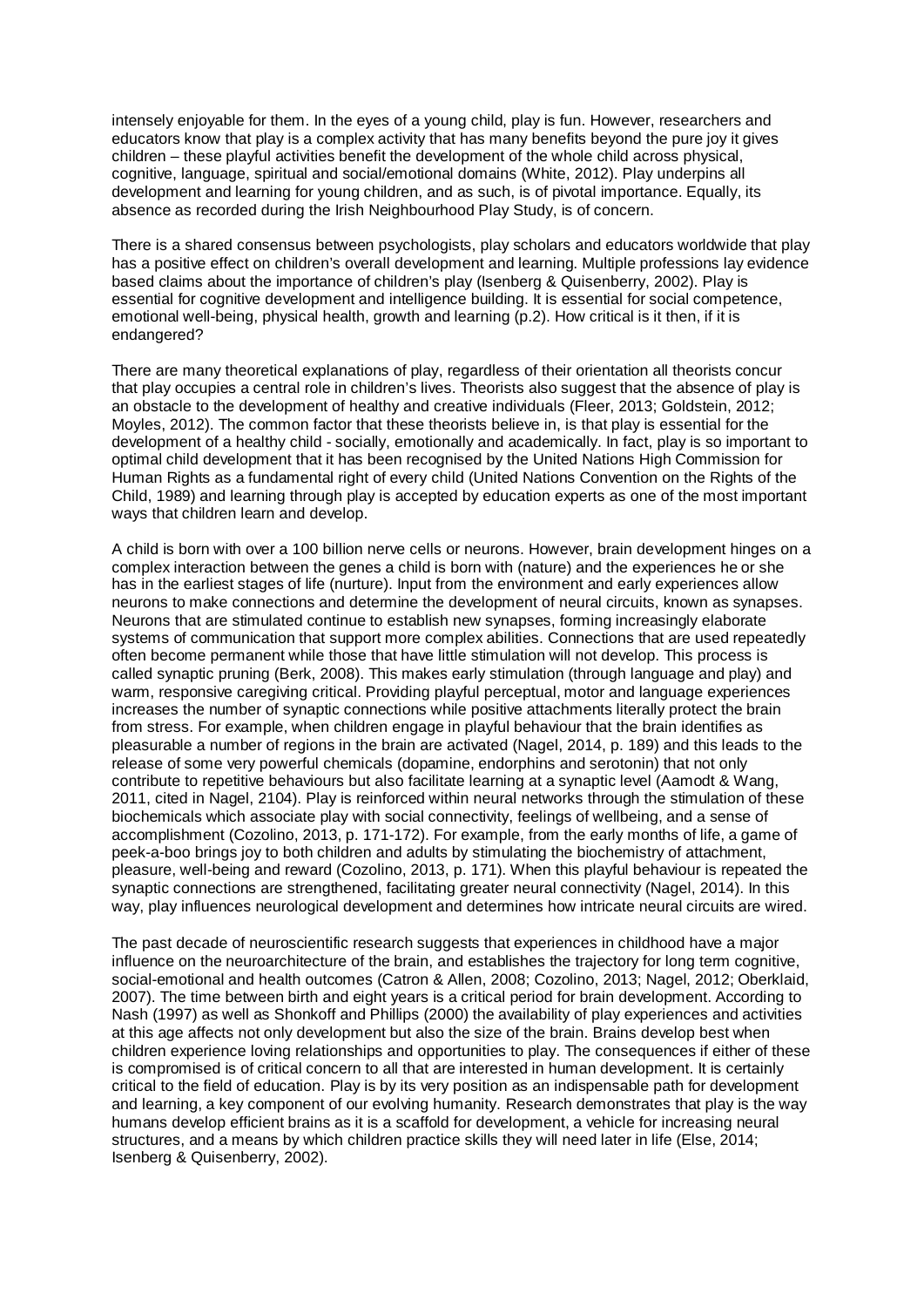#### **5 CONCLUSION**

When children are immersed in meaningful contexts and are provided with opportunities for choice during their day, learning happens (Singer, Golinkoff & Hirsh-Pasek, 2006) and it is play that provides this context. It is play that provides the medium through which children explore and develop their identity, their sense of well-being, their relationships and their potential to grow and contribute (Department of Education, Employment and Workplace Relations [DEEWR], 2009, p.6). Singer, Golinkoff and Hirsh-Pasek (2006) further suggest that a deficit of play has implications for the development, not only of the individual child, but of the whole of humanity (p.260).

One of the greatest challenges to children's right to play is the recognition of the value of play in children's lives, Similarly, an acknowledgment that play belongs in the life of the child, whether they be at home, in a centre or at a school, must be reflected in national policy if it is to influence practice at a practical level. If we do not achieve this, the consequences are predictable; parents shall make non-play based choices and prioritise scheduled activities in place of play; educators shall formalise learning earlier in children's educational journeys; policy makers will further fail to protect play within social and educational policy; urban and rural planners shall fail to provide for it within our neighbourhoods.

Alarmingly, the evidence that play is disappearing not only from our neighbourhoods but from early childhood education is mounting (Nicolopoulou, 2010). No reason for concern though…after all, what value is there in play?

## **ACKNOWLEDGEMENTS**

The research study was supported, shaped and resourced by IT Sligo and Early Childhood Ireland. The researchers and authors wish to acknowledge and thank for organisations for their support.

Patricia Foley (nee MacLaughlin) and Jonathan Angus were also key members of the team that collected the data alongside Dee O'Connor and Marlene McCormack. The authors wish to thank them for their contribution to the research.

#### **REFERENCES**

- [1] Berk, L. (2008). *Infants, children, and adolescents* (6<sup>th</sup> ed.). Boston, MA: Pearson Education.
- [2] Catron, C.E., & Allen, J. (2008). *Early childhood curriculum: A creative play model* (4<sup>th</sup> ed.). Frenchs Forest, N.S.W.: Pearson Education.
- [3] Central Statistics Office (2012). The Haase-Pratschke Index of relative affluence and deprivation [online], available: http://www.cso.ie/en/media/csoie/surveysandmethodologies/documents/pdfdocs/Haase,Pratschk, Report,on,Optimising,the,Sampling,Methodology,for,CSO,Household,Surveys.pdf
- [4] Cozolino, L. (2013). *The social neuroscience of education: Optimizing attachments and learning in the classroom*. New York, NY: W.W. Norton & Company, Inc.
- [5] Department of Education, Employment and Workplace Relations [DEEWR]. (2009). *Belonging, Being & Becoming: The Early Years Learning Framework for Australia.* Canberra, ACT: Commonwealth of Australia.
- [6] Department of Social Protection (2011). The children first: National guidance for the protection and welfare of children policy [online], available: http://www.welfare.ie/en/Pages/Children-First.aspx
- [7] Else, P. (2014). *Declaration on the importance of play*. International Play Association http://ipaworld.org/
- [8] Fine, G., & Sandstrom, K. (1988). *Knowing children: Participant observation with minors*. Qualitative Research Methods: Volume 15, London: Sage.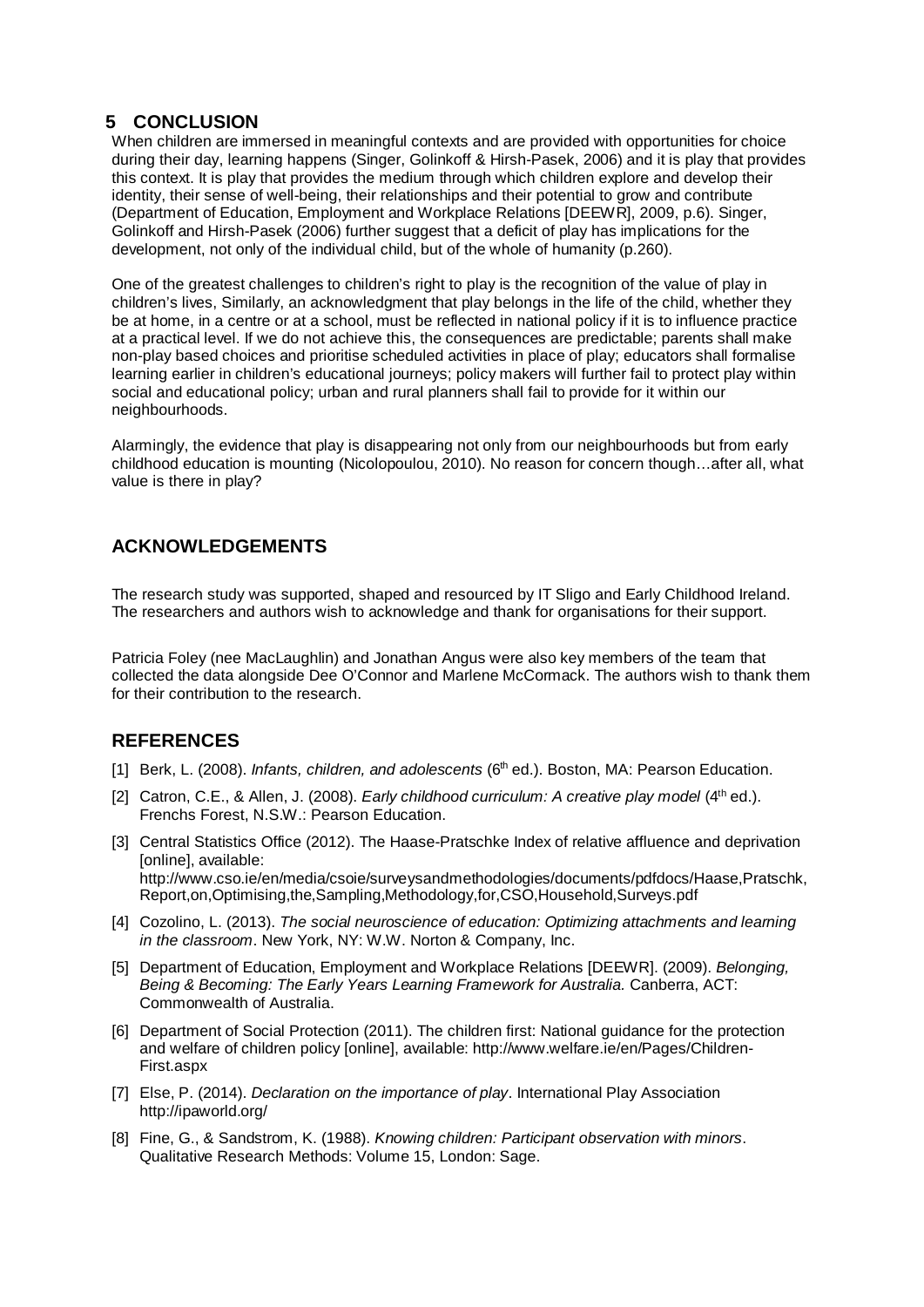- [9] Fisher, K., Hirsh-Pasek, K., Golinkoff, R.M., Singer, D. G., & Berk, L. (2011). Playing around in school: Implications for learning and educational policy. In A. D. Pellegrini (Ed.), *Oxford handbook of the development of play*. NY: Oxford University Press.
- [10]Fleer, M. (2013). *Play in the early years*. Port Melbourne, Victoria: Cambridge University Press.
- [11]Gray, P. (2013). *Free to learn: Why unleashing the instinct to play will make our children happier, more self-reliant, and better students for life*. New York, NY: Basic Books.
- [12]Geller, E., Russ N. & Altomari, M. (1986). Naturalistic observations of beer drinking among college students, *Journal of Applied Behaviour Analysis,* 19 (4) 391-399.
- [13]Goldstein, J. (2012). *Children's development, health and well-being*. Waterloo, Brussels: Toy Industries of Europe (TIE).
- [14] Government of Ireland (2003). Data Protection Act [online], available: http://www.irishstatutebook.ie/2003/en/act/pub/0006/sec0001.html
- [15]Hill, M. (1997). Participatory research with children, Research Review, *Child and Family Social Work* (2) 171–83.
- [16]Hurwitz, S.C. (2003). To be successful: Let them play! *Child Education, 79*, p.101– 102.
- [17] Isenberg, J.P., & Quisenberry, N (2002). Play: Essential for all children. A Position Paper of the Association for Childhood Education International, *Childhood Education, 79*.
- [18]Loucopoulos, P., & Karakostas, V. (1995). *System requirements engineering*. McGraw Hill International.
- [19]Moyles, J. (2012). *A-Z of play in early childhood*. Sydney: McGraw-Hill Education.
- [20]Nagel, M.C. (2012). *In the beginning: The brain, early development and learning*. Camberwell, Victoria: ACER Press.
- [21]Nash, M. (1997). *Fertile minds. Time, 149*(5), 48-56.
- [22]Nicolopoulou, A. (2010). The alarming disappearance of play from early childhood education. *Human Development, 53*(1), 1–4.
- [23]Northern Ireland Statistics and Research Agency (2010). The Northern Ireland Multiple Deprivation Measure [online], available: http://www.ninis2.nisra.gov.uk/public/Theme.aspx?themeNumber=137&themeName=Deprivation
- [24]Oberklaid, F. (2007). *Brain development and the life course – the importance of the early caretaking environment*. Surry Hills, NSW: National Childcare Accreditation Council.
- [25] Punch, S. (2002). Research with children: The same or different from research with adults? *Childhood,* 9 (3) 321-34.
- [26] Robson, C. (2011). Real world research, (3rd ed.). West Sussex: Wiley.
- [27]Shonkoff, J.P., & Phillips, D.A. (2000). *From neurons to neighbourhoods: The science of early child development*. Washington, DC: National Academy Press.
- [28]Singer, D.G., Golinkoff, R.M., & Hirsh-Pasek, K. (Eds). (2006). *Play = learning: How play motivates and enhances children's cognitive and social-emotional growth*. New York, NY: Oxford University Press. Retrieved from <www.ebrary.com.ipacez.nd.edu.au>.
- [29]Tsao, L. (2002). How much do we know about the importance of play in child development? *Child Education, 78*, p. 230– 233.
- [30] United Nations (2010). The UN Convention on the Rights of the Child [online], available: http://www.childrensrights.ie/sites/default/files/UNCRCEnglish.pdf
- [31]United Nations High Commission for Human Rights. (1989). Convention on the rights of the child (resolution 44/25). New York: Author.
- [32]White, R.E. (2012). *The power of play: A research summary on play and learning*. St Paul, MN: Minnesota Children's Museum.